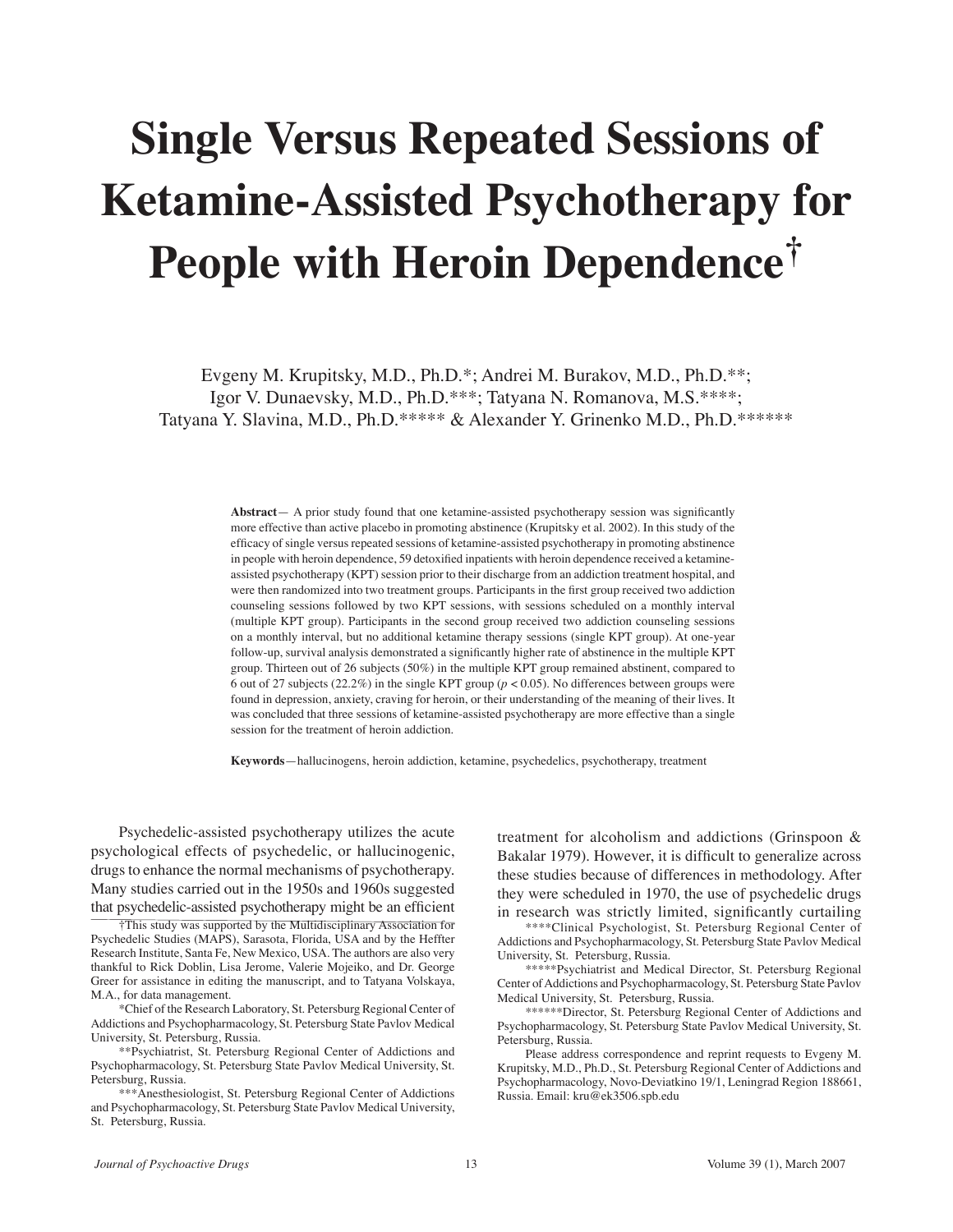the development of studies employing more sophisticated methods. However, data collected in the 1950s and 1960s provide some important insights about treatment effects of psychedelic psychotherapy, which have been summarized in Halpern's (1996) comprehensive review.

 One of the insights gained from previous research concerns the transient psychotherapeutic and psychological effects of psychedelic psychotherapy. The effects of psychedelic psychotherapy are often very pronounced within several days or weeks after a treatment session, but then these effects quickly decline (Halpern 1996). This phenomenon wastermed a "psychedelic afterglow." Pahnke and colleagues (1970) described an afterglow as a positive post-hallucinogen state occurring in subjects after they have a transcendent psychedelic peak experience:

If a psychedelic-peak experience has been achieved and stabilized during the session, a clinical picture which we have termed the psychedelic afterglow can be observed in the days after the session. Mood is elevated and energetic; there is a relative freedom from concerns of the past and from guilt and anxiety, and the disposition and capacity to enter into close interpersonal relationships is enhanced. These psychedelic feelings generally persist for from two weeks to a month and then gradually fade into vivid memories that hopefully will still influence attitude and behavior. During this immediate postdrug period, there is a unique opportunity for effective psychotherapeutic work on strained family or other interpersonal relationships.

 Ketamine is a drug used for anesthesia that acts as an NMDA receptor antagonist. Sub-anesthetic doses produce profound transformative experiences that share many elements with some near-death experiences (Jansen 2001). Previous studies have found that this experience often causes important insights about the self and the world, and can help people accept a new meaning of life, new values and new purpose in life related to abstinence from drugs and alcohol (Krupitsky et al. 2002; Krupitsky & Grinenko 1997).

Recent studies that employed a single-session ketamine psychotherapy (KPT) paradigm for alcohol and heroin-dependent patients have demonstrated that KPT is an effective treatment in promoting abstinence in alcoholics (Krupitsky & Grinenko 1997) and heroin addicts(Krupitsky et al. 2002). However, these studies did not clarify whether the effect of a single KPT session might be further enhanced by repeated sessions.

The major aim of this study was to compare the efficacy of a single session of ketamine-assisted psychotherapy with a multiple (three session) KPT regime in people with heroin dependence. The authors sought to determine whether the repeated sessions of KPT carried out over one-month intervals would improve the efficacy of a single KPT session, as reflected in objective measures of treatment outcome, such as abstinence from heroin on follow-up. In other words, could the efficacy of KPT in treating heroin dependence be

increased by administering multiple KPT sessions and thus stabilizing the afterglow?

## **MATERIAL AND METHODS**

## **Design**

After detoxification, 59 heroin-dependent participants were assigned to one of two groups on a random selection basis. The randomization was done after the first KPT session, but prior to the second session of KPT or counseling.

 The participants in the multiple KPT group received three KPT sessions with a psychedelic (hallucinogenic) dose of ketamine (2.0 mg/kg i.m.), with one-month intervals between sessions. They received their first KPT session as inpatients after detoxification, just before being discharged from a psychiatric hospital. They came to the same hospital one and two months later for the second and third KPT sessions as outpatients. An individual addiction counseling session was conducted every time before the repeated (second and third) KPT sessions.

 The participants in the single KPT group received only one KPT session with the same dose of ketamine and the same psychotherapeutic technique and environment as participants in the multiple KPT group. They received the KPT session as inpatients after detoxification, prior to being discharged from the psychiatric hospital. After one and two months, the same psychotherapist who carried out the KPT conducted an individual addiction counseling session at the psychiatric hospital.

 All participants were treated alike and were given the same preparation for KPT. The KPT sessions, regardless of their number, were given under uniform circumstances at the same psychiatric hospital. Clinical evaluators blind to whether participants had received one or three KPT sessions performed psychological and clinical evaluations on all participants during treatment and follow-up periods.

## **Participants**

 Out of 73 heroin-dependent patients screened, 59 of them (mean age  $M \pm SD = 22.6 \pm 3.9$  years, duration of heroin abuse  $38.8 \pm 30.4$  months, 49 males and 10 females) met inclusion criteria and were included in the study. Participants were recruited from the inpatient department of the Leningrad Regional Center of Addictions, a 300-bed hospital for treating patients with alcoholism and chemical dependencies who are living in the Leningrad Region. Informed consent was obtained from all participants prior to acceptance into the study. The study was approved by the Human Experimentation Ethical Committee at St. Petersburg Pavlov State Medical University.

### **Psychotherapist**

 A psychotherapist specially trained by the investigator in conducting KPT provided psychotherapy to study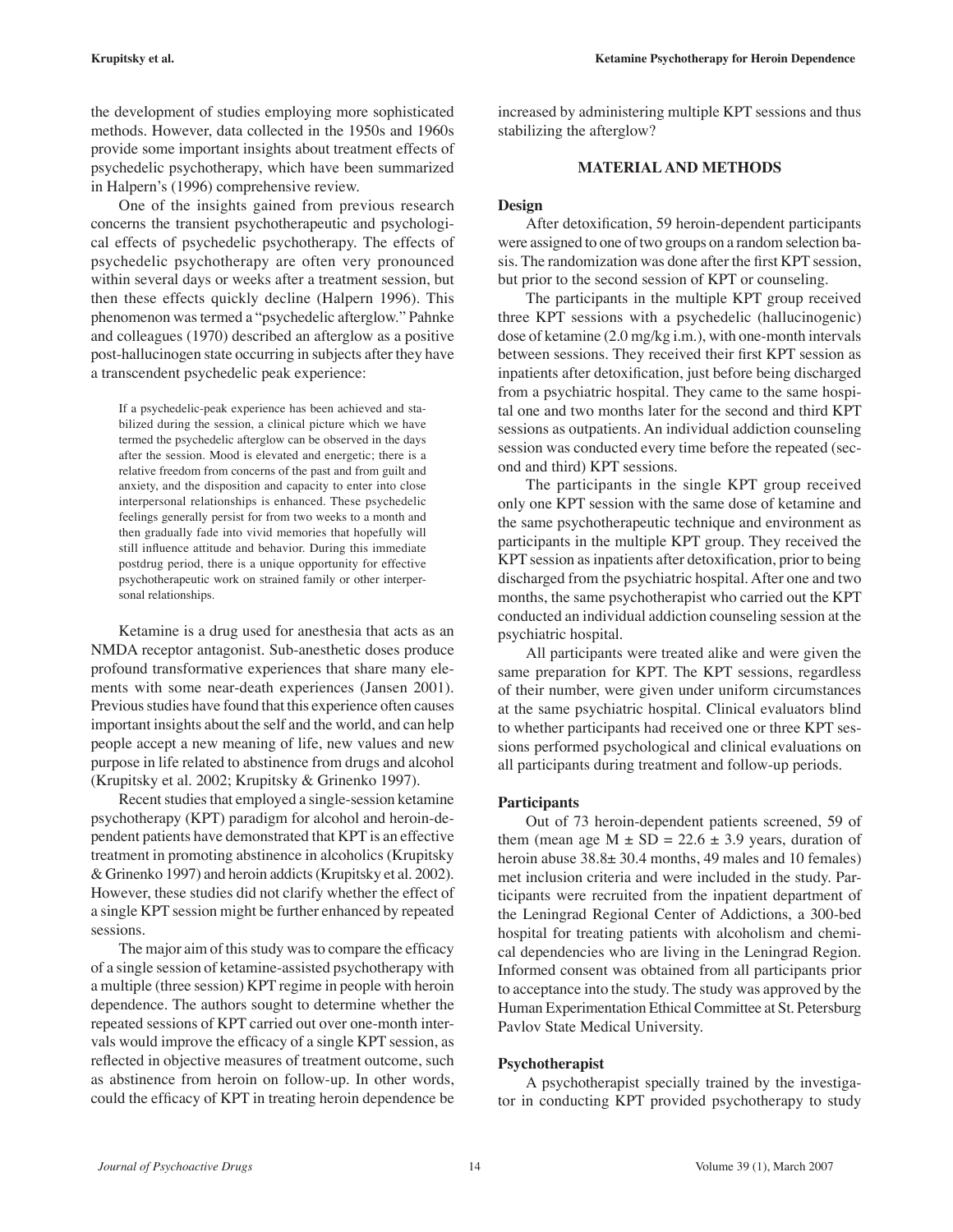participants. All KPT and addiction counseling sessions for participants in both single and multiple KPT groups were done by the same psychotherapist.

## **Participant Selection**

 The following exclusion and inclusion criteria were employed for participant selection:

- • Inclusion criteria: ICD-10/DSM-IV criteria of current heroin dependence present for at least one year; age between 18 and 35; at least high school education; abstinence from heroin and other substances of abuse for at least two weeks; not currently on psychotropic medication; at least one relative willing to assist in follow-up and provide outcome data; stable address within St. Petersburg or nearest district of Leningrad Region; participant has a home telephone number at which he/she can be reached; not currently on probation; and competency to give informed consent and otherwise participate.
- • Exclusion criteria: ICD-10/DSM-IV criteria of organic mental disorder, schizophrenic disorder, paranoid disorder, major affective disorder, or seizure disorder; ICD-10/DSM-IV criteria for alcoholism or polydrug dependency; advanced neurological, cardiovascular, renal, or hepatic diseases; pregnancy; family history of psychiatric disorders listed above; clinically significant cognitive impairment; active tuberculosis or current febrile illness; AIDS; significant laboratory abnormality such as severe anemia, unstable diabetes, or liver function tests more than three times above normal; pending legal charges with potential impending incarceration; concurrent participation in another treatment study; or concurrent treatment in another substance abuse program.

## **Participant's Evaluation**

 The participant's evaluation included a formal psychiatric and clinical examination and a battery of psychiatric and psychological scales.

 Formal psychiatric and clinical examination included a standard medical examination, with blood chemistry panel (including hepatic functions), urine analysis, pregnancy test, electrocardiogram, and review of previous medical and psychiatric records.

 The psychological assessment consisted of two parts, psychiatric assessments and psychological assessments. Psychiatric symptoms were assessed with Zung Self-Rated Depression Scale (ZDS; Zung 1965), Spielberger Self-Rated State-Trait Anxiety Scale (SAS; Spielberger et al. 1976), and the Visual Analog Scale of Craving for Heroin (VASC; Krystal et al. 1998). Psychological assessment consisted of the Purpose-in-Life Test (PLT; Crumbaugh 1968) based on Frankl's(1978) concept of people's aspiration for the meaning of life, intended to assessthe participant's understanding of the meaning of his/her life.All international rating scales

mentioned above had been specially adapted and validated in Russia before the study.

# **Treatment Assessment, Outcome and Follow-Up**

 During the treatment phase, the investigators performed urine drug testing before the first KPT session in both groups, before each successive KPT and counseling session in the multiple KPT group, and before each addiction counseling session in the single KPT group. The ZDS, SAS, VASC, and PLT were administered before and after the first KPT session in both groups, before and after the second and third KPT and addiction counseling sessions in the multiple KPT group, and before and after each of the two addiction counseling sessions in the single KPT group.

One month after the final treatment, and then at threemonth intervals for the remainder of the year, participants completed a follow-up interview in person with a research assistant. Each participant underwent a physical examination to determine the presence or absence of traces (marks) of injections on his or her veins, and a urine sample was collected for drug testing. Information from the physical examination was used to determine whether a participant had abstained from heroin.Abstinent participants completed the ZDS, SAS, VASC, and PLT during this examination.

 In addition, psychiatrists blind to condition collected follow-up data on a monthly basis for up to 12 months after the end of the treatment phase (the last session). During monthly telephone interviews, the psychiatrists collected self-reported information from the participant about his/her drug use during the follow-up period, using the Time Line Follow Back technique (Sobell & Sobell 1992). Information from the participant's relatives about the participant's drug use was collected in the same manner.

# **Treatment Procedure**

Before the first ketamine session, participants received five hours of psychotherapy focused on the participants' addictions to prepare them for the ketamine session, and they received five hours of psychotherapy after the first ketamine session to help them to interpret their experience during the ketamine session and integrate it into everyday life. One hour of addiction counseling was provided before the second and third KPT sessions to prepare participants to explore issues related to their chemical dependence during those sessions. After the second and third KPT sessions, participants in the multiple KPT group received an additional hour of psychotherapy after each session to help them integrate their experience during these sessions.

 An anesthesiologist was available throughout all ketamine sessions to treat any possible complications. Ketamine was injected intramuscularly at the dose of 2 mg/kg. The length of a ketamine session was between 1.5 and two hours. The participant was instructed to recline on a couch with eyeshades. The participant listened to a preselected program of music throughout the session. The psychotherapist provided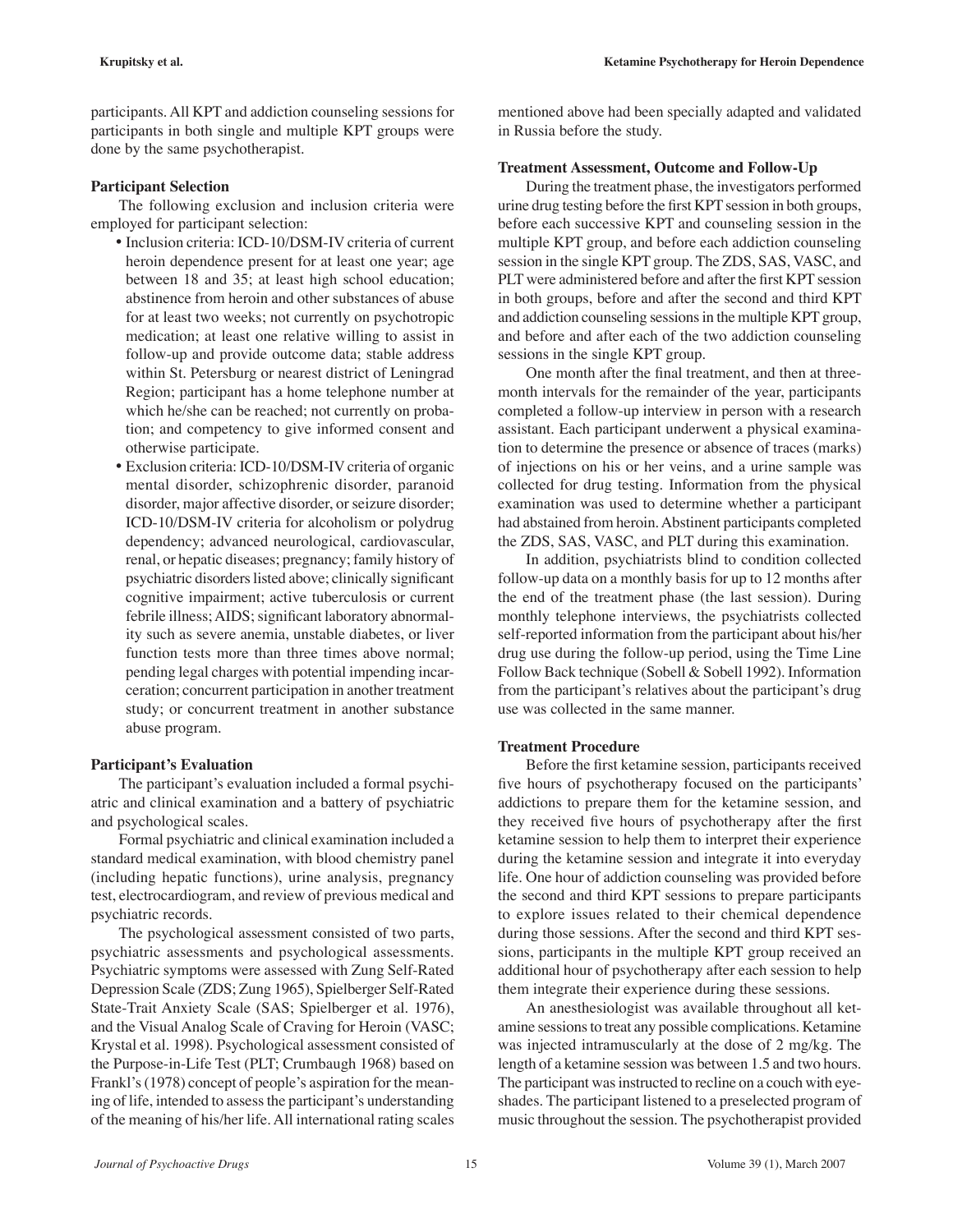

emotional support for the participant and carried out psychotherapy during the ketamine session.The psychotherapy was existentially-oriented, focusing on assisting the participant to consider and formulate a purposeful or meaningful life, but also took into account the participant's individuality, and his or her specific personality problems. This therapy aimed to establish a strong personal motivation for a sober life without drugs.

 The ketamine experience is similar to some near-death experiences (Jansen 2001), and it may produce a positive shift in the participant's understanding of the meaning of life, life purposes, and spiritual development through mechanisms similar to those seen with near-death experiences (Krupitsky et al. 2002; Krupitsky & Grinenko 1997). The major goal of the psychotherapy provided before, during, and after KPT sessions was to assist the participant in reaching this positive shift. The details of KPT technique and psychotherapeutic intervention have been described in previous publications (Krupitsky et al. 2002; Krupitsky & Grinenko 1997).

 Ketamine produces diverse experiences ranging from spiritual rapture to fear and even horror, sometimes all in the same person and during the same session. People have reported experiencing violent or rapid travel through tunnels or corridors, derealization, extreme depersonalization associated with intense fear or euphoria, and feeling connected to God or a higher power. The transformative experiences often began with extreme fear, including fear of the world

ending or apocalypse, and often ended in an experience of rebirth associated with oceanic, or positively experienced, ego loss and boundlessness. All of these experiences were emotionally intense and compelling. Many people reported great difficulty in expressing their experiences in words. It should be noted that despite these common themes, the patient almost always experienced individually specific themes that reflected the individual's case history and personality problems in symbolic form.

After the first KPT session, all participants received an addiction counseling session at their second and third monthly scheduled appointments. These sessions included manualized addiction counseling procedures used in Russia, which include elements of cognitive-behavioral therapy and a motivational enhancement approach. Participants in the multiple KPT group also received brief instructions preparing them for additional KPT during these addiction counseling sessions.

## **Data Management and Statistical Analysis**

 Data management and analysis were performed with SPSS 11.0 statistical software package. The rate of abstinence was considered the primary outcome variable. The psychometric data were treated as secondary outcome variables, with each scale considered independent of other scores. Survival analysis (Kaplan-Meier survival function) was employed to assess differences in the rate of abstinence between the single and multiple KPT groups.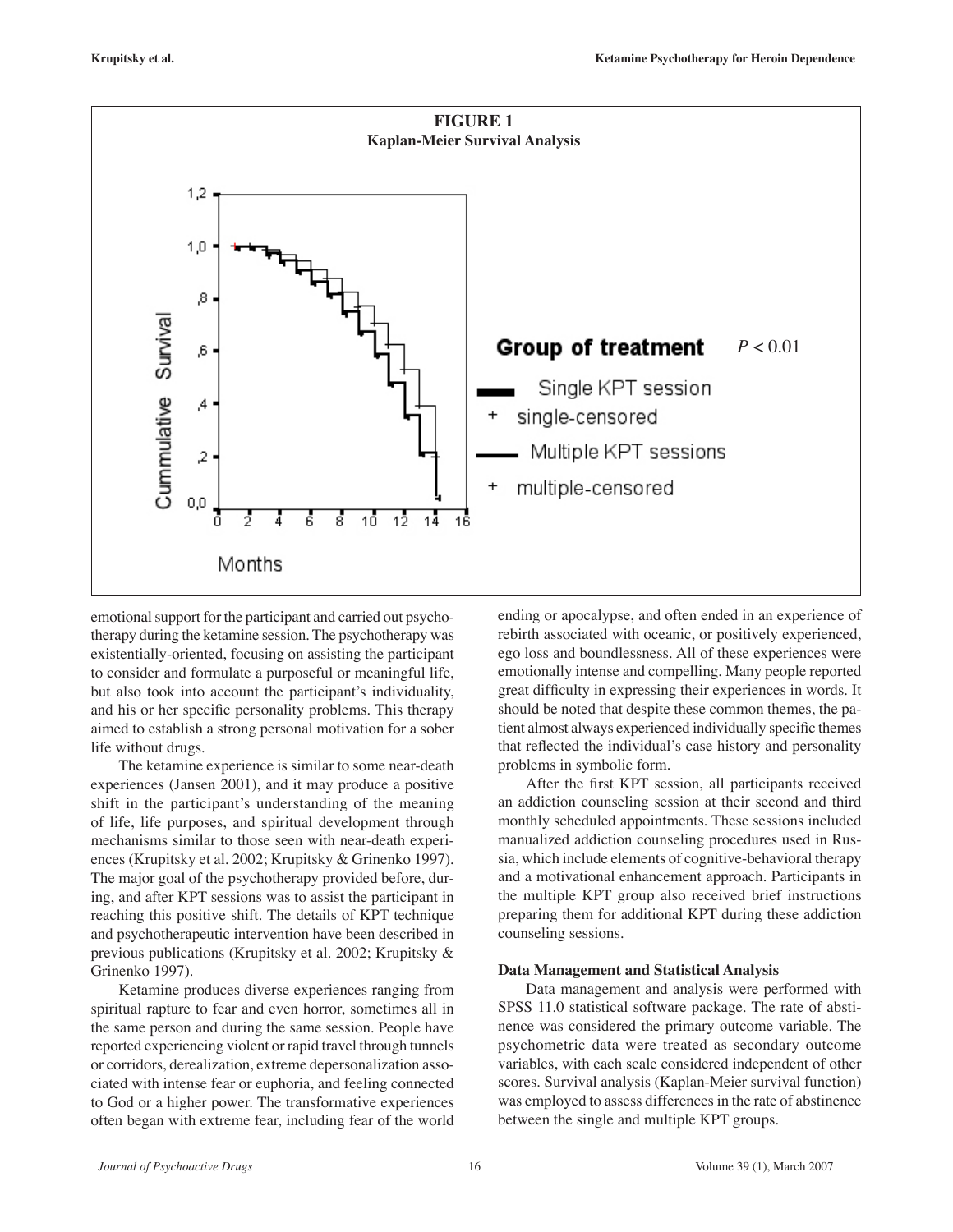MANOVA within-subjects repeated measures of analysis design with Tukey test for post-hoc comparisons were employed to assess the effect of single versus repeated KPT and counseling sessions and changes in psychometrics over the treatment and follow-up periods. Independent variables were participant's condition (single or multiple KPT) and follow-up time point, and dependent variables were ZDA, SAS, VASC, and PLT scores.

## **RESULTS**

## **Retention in Treatment and Abstinence Rate**

 Six out of 59 participants enrolled in the study (mean age  $M \pm SD = 23.0 \pm 5.5$  years, duration of heroin abuse  $48.3 \pm 48.0$  months, five males and one female) relapsed and dropped out of treatment within the first month after the initial KPT session. Prior to the second session, the 53 remaining participants were randomized into the two treatment groups. Twenty-six participants (mean age  $M \pm SD = 22.4$  $\pm$  4.1 years, duration of heroin abuse 36.5  $\pm$  27.6 months, 21 males and five females) were assigned to the multiple KPT group and received two more KPT sessions, including addiction counseling sessions before KPT, separated by one-month intervals. Twenty-seven participants (mean age  $M \pm SD = 22.7 \pm 3.5$  years, duration of heroin abuse 38.9  $\pm$ 29.2 months, 23 males and four females) were assigned to the single KPT group and received two addiction counseling sessions separated by one-month intervals. There were no statistically significant differences between these groups in the mean age, duration of heroin addiction, and gender.

 In the multiple KPT group, four out of 26 participants (15.4%) relapsed and dropped out of treatment after the second KPT session but prior to the third. In the single KPT group, seven out of 27 participants (25.9%) relapsed and dropped out of treatment after the first counseling session. The difference in the retention in treatment phase between the two groups was not statistically significant.

However, Kaplan-Meier survival analysis revealed statistically-significant differences in the follow-up abstinence rate between groups: the abstinence rate was significantly greater in the multiple KPT group throughout the year of the follow-up (Figure 1). At the end of the one-year follow-up, 13 out of 26 participants (50%) in the multiple KPT group remained abstinent compared to six out of 27 participants (22.2%) in the single KPT group ( $p < 0.05$ ).

## **Psychometrics**

 Symptom intensity for all measures administered (depression, state and trait anxiety, and craving for heroin) were significantly reduced after the first KPT session in both groups, and then gradually decreased further in both groups in those participants who did not relapse and who showed up for scheduled appointments. There were no significant differences in these scores between the single and multiple KPT groups (see Table 1). Those who relapsed were unavailable for psychometric evaluation. The understanding of the meaning of life measured by the PLT improved in both groups in a similar manner (Table 1), and there were no statistical differences between the two groups.

## **Side Effects**

 There were no complications, such as protracted psychosis or flashbacks, after KPT. No participant taking part in the study became addicted to ketamine. The only side effect noted in all participants was an acute increase in systolic and particularly diastolic blood pressure of 20% to 30% during the ketamine psychotherapy session.

## **DISCUSSION**

 Results of this study showed that a three session KPT program is more effective in promoting abstinence from heroin addiction than a single KPT session followed by two counseling sessions. The rate of abstinence was significantly higher in the three KPT session group throughout a year of follow-up. At the end of one year, the rate of abstinence in the multiple KPT sessions group (50%) was more than twice as high as in the single KPT session group (22.2%). Furthermore, if we include the six participants who relapsed after a single KPT session but prior to condition assignment into the single KPT group, it lowers the rate of abstinence at 12 months to 18.2%, lending further support to the contention that a single KPT session does not provide the same benefits as multiple KPT sessions. These results correspond very well with the observations made in clinical studies with psychedelics carried out in the 1950s and 1960s that provided the rationale for the multiple session approach used in this study. In particular, Halpern (1996) noted that, "the longer follow-up, the less improvement was observed across the single dose studies." In the review of Grinspoon and Bakalar (1979), the authors wrote that "Some controlled studies show an improvement lasting from several weeks to several months . . . The obvious recourse of supplementary treatments every once in a while has been suggested but never taken seriously possibly because everyone is mesmerized by the vision of a quasi-miraculous singleshot cure . . ."

This study does not compare ketamine-assisted therapy with placebo, raising issues of separating effects resulting from ketamine-assisted therapy versus those arising from psychotherapy or from placebo effect. However, a previous investigation we conducted has addressed this issue, finding that high-dose ketamine produced a greater rate of abstinence from heroin than psychotherapy conducted with active placebo (Krupitsky et al. 2002). Building on these findings, we chose to examine whether multiple (three) psychotherapy sessions could produce greater benefits than a single session.

It is interesting to note that the  $22.2\%$  rate of abstinence after one year in the single KPT session group in this study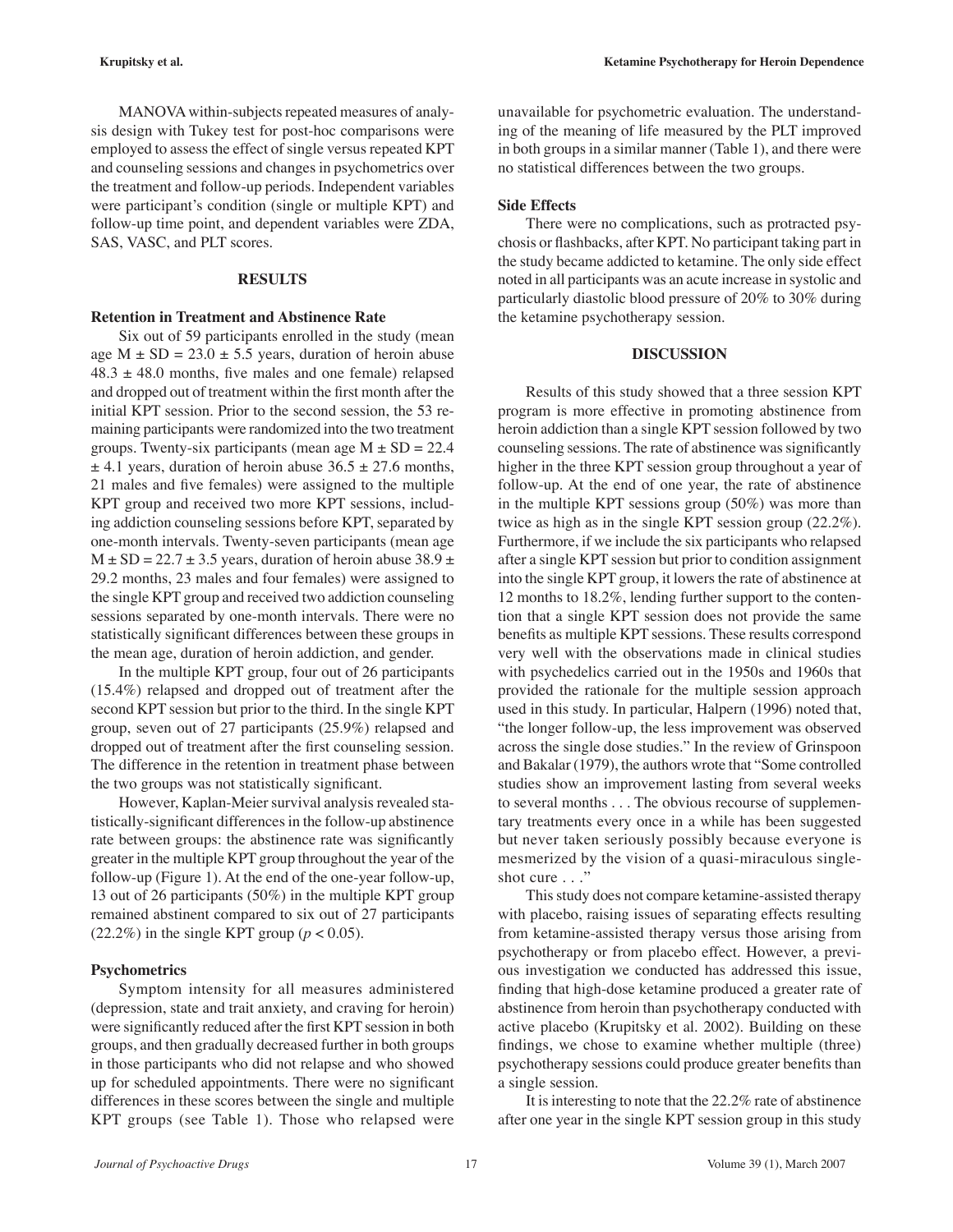|                            | Follow-ups<br><b>6th Month 12th Month 12th Month</b><br><b>6th Month 12th Month</b><br>$36.7\pm$<br>$37.4\pm$<br>$37.4\pm$<br>$37.4\pm$<br>$37.4\pm$<br>$37.4\pm$<br>$37.4\pm$<br>$37.4\pm$<br>$37.4\pm$<br>$37.4\pm$<br>$37.4\pm$<br>$37.4\pm$<br>$37.4\pm$<br>$37.4\pm$<br>$38.7\pm$<br> |              |              |                                                                                                                                                                                                                                                                                                                  |              |                 |              |                        |     |              |     |                   |             |              |     |                                                                                                                                                    |
|----------------------------|--------------------------------------------------------------------------------------------------------------------------------------------------------------------------------------------------------------------------------------------------------------------------------------------|--------------|--------------|------------------------------------------------------------------------------------------------------------------------------------------------------------------------------------------------------------------------------------------------------------------------------------------------------------------|--------------|-----------------|--------------|------------------------|-----|--------------|-----|-------------------|-------------|--------------|-----|----------------------------------------------------------------------------------------------------------------------------------------------------|
|                            |                                                                                                                                                                                                                                                                                            |              |              |                                                                                                                                                                                                                                                                                                                  |              |                 |              |                        |     |              |     |                   |             |              |     |                                                                                                                                                    |
|                            |                                                                                                                                                                                                                                                                                            |              |              |                                                                                                                                                                                                                                                                                                                  |              |                 |              |                        |     |              |     |                   |             |              |     |                                                                                                                                                    |
|                            |                                                                                                                                                                                                                                                                                            |              |              | $\begin{array}{l} \textbf{34.3} \\ 34.3 + 4 \\ 36.8 + 3 \\ 37.3 + 4 \\ 38.3 + 4 \\ 39.3 + 5 \\ 30.4 + 5 \\ 31.5 + 5 \\ 32.5 + 5 \\ 33.5 + 5 \\ 34.5 + 5 \\ 35.5 + 5 \\ 36.5 + 5 \\ 37.5 + 5 \\ 38.5 + 5 \\ 39.5 + 5 \\ 30.5 + 5 \\ 31.5 + 5 \\ 32.5 + 5 \\ 33.5 + 5 \\ 34.5 + 5 \\ 35.5 + 5 \\ 36.5 + 5 \\ 37.5$ |              |                 |              |                        |     |              |     |                   |             |              |     |                                                                                                                                                    |
|                            | Psychometrics by Time Points (M±SE)                                                                                                                                                                                                                                                        |              |              | <b>Month</b><br>35.1±<br>35.1±<br>35.4±<br>35.4±<br>35.4±<br>35.4±<br>35.4±<br>35.4±<br>35.4±<br>35.4±<br>35.4±<br>35.4±<br>35.4±<br>35.4±<br>35.4±<br>35.4±<br>35.4±<br>35.4±<br>35.4±<br>35.4±<br>35.4±<br>35.4±<br>35.4=<br>36.7=<br>37.4<br>37.4<br>30.9=<br>37.4<br>37.4<br>30.9=<br>37.4<br>               |              |                 |              |                        |     |              |     |                   |             |              |     | gle KPT. MANOVA results: All the psychometrics significantly improved over the time points. No significant                                         |
| Psychometric data<br>TABLE | 3 <sup>rd</sup> Session                                                                                                                                                                                                                                                                    |              |              |                                                                                                                                                                                                                                                                                                                  |              |                 |              |                        |     |              |     |                   |             |              |     |                                                                                                                                                    |
|                            |                                                                                                                                                                                                                                                                                            |              |              |                                                                                                                                                                                                                                                                                                                  |              |                 |              |                        |     |              |     |                   |             |              |     |                                                                                                                                                    |
|                            |                                                                                                                                                                                                                                                                                            |              |              | <b>After</b><br>5. 5. 6. 6. 5. 7. 7. 8. 8. 9. 9. 7. 7. 7. 8. 8. 9. 9. 7. 7. 8. 8. 9. 9. 7. 7. 7. 8. 8. 9. 7. 7. 7. 8. 9. 7. 7<br>4. 7. 7. 8. 9. 7. 7. 8. 9. 9. 7. 7. 7. 7. 8. 9. 9. 7. 7. 7. 9. 9. 7. 7. 7. 7. 9. 9. 7. 7. 7. 7. 7. 7.                                                                           |              |                 |              |                        |     |              |     |                   |             |              |     |                                                                                                                                                    |
|                            | 2 <sup>nd</sup> Session<br><b>Before</b>                                                                                                                                                                                                                                                   |              |              | $36.126$ and $36.126$ and $36.126$ and $36.126$ and $36.126$ and $36.126$ and $36.126$ and $36.126$ and $36.126$ and $36.126$ and $36.126$ and $36.126$ and $36.126$ and $36.126$ and $36.126$ and $36.126$ and $36.126$ and                                                                                     |              |                 |              |                        |     |              |     |                   |             |              |     |                                                                                                                                                    |
|                            | After<br>1st Session                                                                                                                                                                                                                                                                       |              |              |                                                                                                                                                                                                                                                                                                                  |              |                 |              |                        | 3.6 | $4.6 \pm$    | 1.6 | $106.5 \pm$       | 3.6         | $101.6\pm$   | 3.6 |                                                                                                                                                    |
|                            | <b>Before</b>                                                                                                                                                                                                                                                                              | $41.2 +$     |              |                                                                                                                                                                                                                                                                                                                  |              |                 |              |                        |     |              |     |                   |             |              | 3.6 |                                                                                                                                                    |
|                            | Group                                                                                                                                                                                                                                                                                      | $1^{\rm st}$ | $2^{\rm nd}$ | <sub>1</sub> st                                                                                                                                                                                                                                                                                                  | $2^{\rm nd}$ | 1 <sup>st</sup> | $2^{\rm nd}$ |                        |     | $2^{\rm nd}$ |     | $1^{\mathrm{st}}$ |             | $2^{\rm nd}$ |     |                                                                                                                                                    |
|                            | Symptom                                                                                                                                                                                                                                                                                    | Depression   |              | State anxiety                                                                                                                                                                                                                                                                                                    |              | Trait anxiety   |              | Craving for heroin 1st |     |              |     | Understanding     | the meaning | of life      |     | differences in either one psychometric were found between the first and the second group.<br>Notes: First group - multiple KPT, second group - sin |